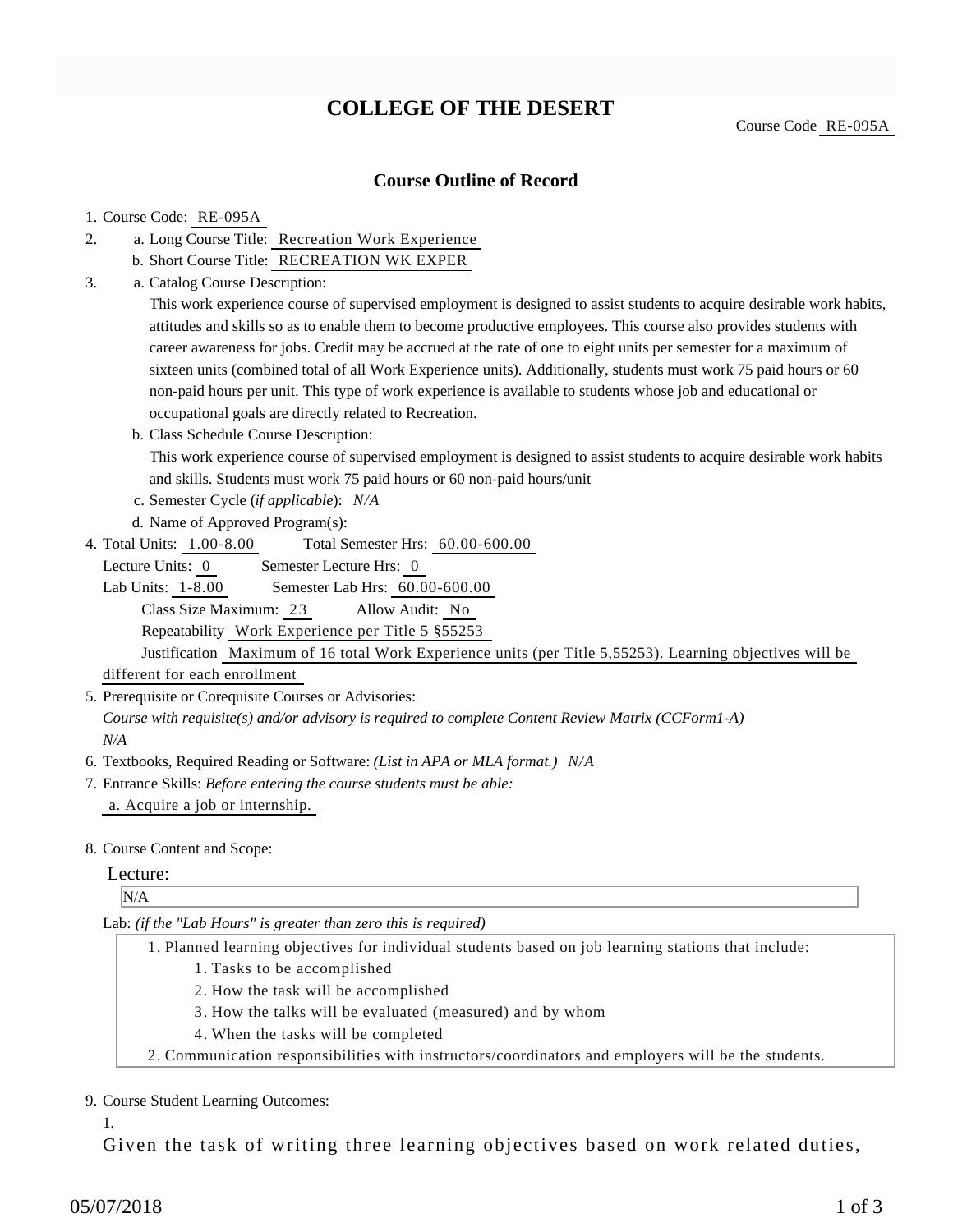# RE 095A-Recreation Work Experience

demonstrate competent and appropriate completion of each objective which increases performance, improves efficiency and enhances skills in the workplace.

2.

Given normal tasks based on actual working conditions, demonstrate competent and appropriate employment soft skills.

- 10. Course Objectives: Upon completion of this course, students will be able to:
	- a. Demonstrate employment skills under actual working conditions.
	- b. Apply career goals of classroom theory to real life experience.
	- c. Demonstrate an increase in self-identity and confidence as a worker through individual attention given by instructor/coordinators and employers.
	- d. Demonstrate an understanding of their own abilities in the work environment.
	- e. Explain an understanding of human relations.
	- f. Demonstrate an understanding of how to approach the job market.
	- g. Apply work experience education on future job applications.
	- h. Develop new or expanded job objectives each semester of enrollment.
- 11. Methods of Instruction: *(Integration: Elements should validate parallel course outline elements)*

#### Other Methods:

a. Conferences with students. b. Development of measurable learning objectives with the employer/supervisor that are specific to the job. c. Development of a training agreement between the employer and student.

12. Assignments: (List samples of specific activities/assignments students are expected to complete both in and outside of class.) In Class Hours: 0

Outside Class Hours: 0

-

- a. In-class Assignments
- b. Out-of-class Assignments
	- 1. Development of measurable learning objectives with the employer/supervisor that are specific to the job.
	- 2. Confer with instructor/coordinator on final learning objectives.
	- Arrange appointment to meet together with the employer/supervisor and instructor/coordinator to 3. discuss objectives and other issues and to sign the training agreement.
	- 4. Reflection paper (length and content to be determined).
	- 5. Self-evaluation by the student based on the training agreement.

13. Methods of Evaluating Student Progress: The student will demonstrate proficiency by:

• Other

a. Hours worked. b. Performance on the learning objectives. c. Attendance at scheduled conferences and orientation. e. Completion and timelines of paperwork f. On-site visit by the instructor/coordinator.

- 14. Methods of Evaluating: Additional Assessment Information:
- 15. Need/Purpose/Rationale -- All courses must meet one or more CCC missions.
	- PO Career and Technical Education

Apply critical thinking skills to execute daily duties in their area of employment.

IO - Personal and Professional Development

Self-evaluate knowledge, skills, and abilities.